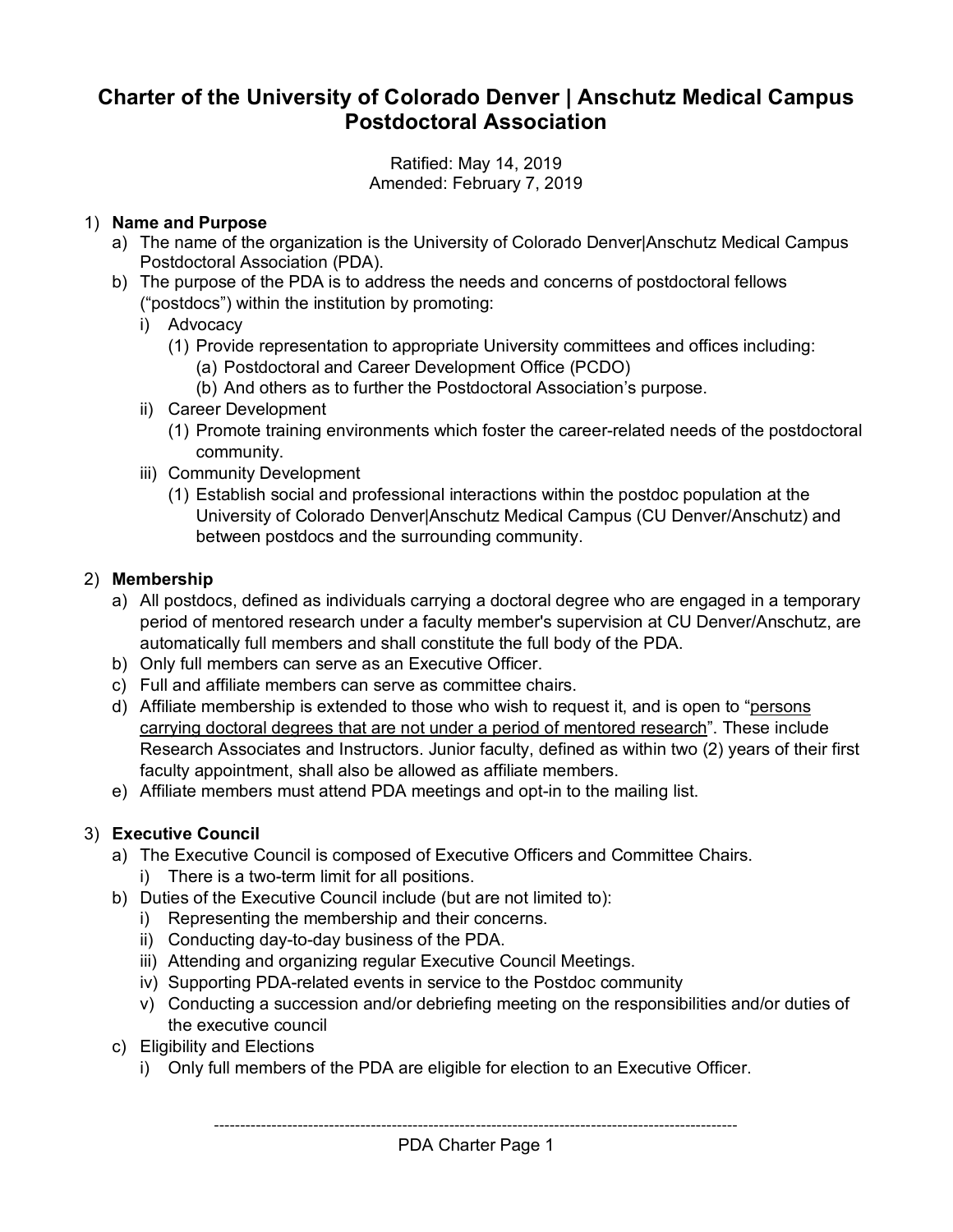- ii) Members should have been involved in events that promote postdocs or postdoc relevant causes prior to elections.
- iii) Elections for the Executive Council (Executive Officers and Committee Chairs) shall occur in June of every year.
	- (1) Candidates for Executive Officer positions must have previously served in the PDA for at least 6 months on a Committee, as a Departmental Representative, or as an Executive Officer.
	- (2) Candidates for Executive Officers positions are expected to commit to the one-year term.
- iv) All PDA members present at the election meeting or who participate in an online election process or request an absentee ballot may vote to elect Executive Council officers.
- v) If a current member of the Executive Council has accepted a new non-postdoctoral role at the University, they have the option to continue their term, or appoint their replacement, with approval by the Executive Council.
- vi) If a current member of the Executive Council steps down from their position, they are required to find a replacement, with approval by the Executive Council.
- vii) If a current member of the Executive Council has found employment outside of the University, they are required to find a replacement, with approval by the Executive Council.
- d) Attendance
	- i) If an Executive Council Member fails to attend three meetings in a row without prior notification they will be removed from their position.
		- (1) After the second absence in a row, they will be notified by the PDA President or Vice President that a third consecutive absence will result in their removal.
- e) Executive Officers
	- i) President
		- (1) The President chairs the Executive Council, attends and conducts all meetings, appoints and organizes committees with the advice and consent of the membership, and is the official representative of the PDA to the University.
		- (2) The President, acting as the official liaison of the PDA, will meet regularly with the Director of the Postdoctoral Office (PDO).
		- (3) The President and/or other executive council members shall attend and welcome new postdocs at the monthly Postdoc Orientations.
		- (4) The President is also primarily in charge of monitoring email communications (daily) and distribution to the Postdoctoral community.
		- (5) To be eligible for the role of President, a postdoc must be nominated by a member of the Executive Council.
		- (6) Responsible for recruiting Departmental Representatives, and conducting Departmental Representative meetings in collaboration
		- (7) Oversight and support of all other officer positions.
	- ii) Vice President
		- (1) The Vice President assists the President with PDA activities as needed, and may serve as an alternate representative of the PDA to the University, PDO, and/or Postdoc Orientation.
		- (2) The Vice President will act as the official PDA liaison to the Career Development Office (CDO), and will meet regularly with the CDO Director.
		- (3) The Vice President acts as the primary contact with other groups on campus (such as Academic Industry Alliance, Women in STEM, SACNAS, etc.), and will regularly meet with these groups.

----------------------------------------------------------------------------------------------------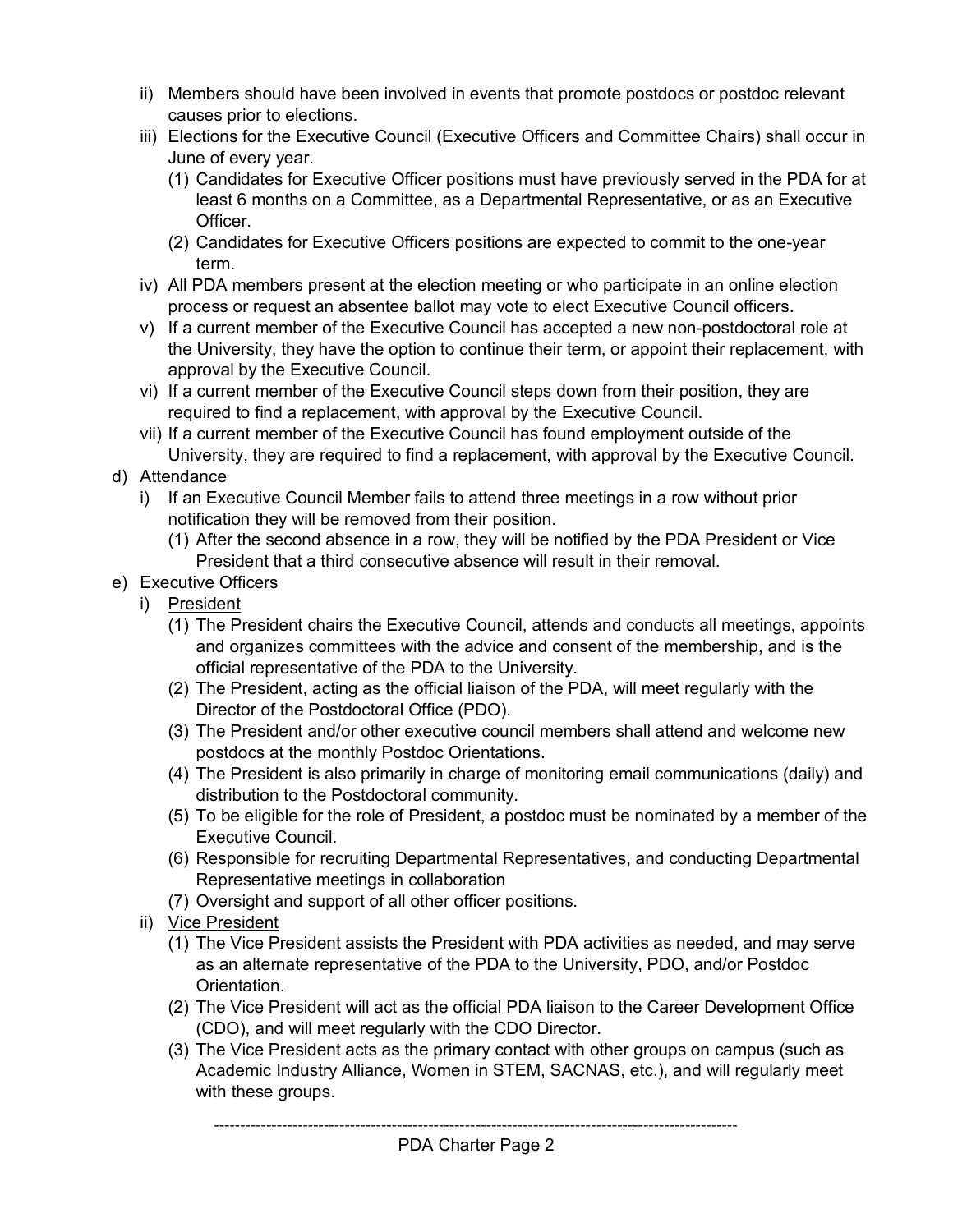- (4) Assist with recruiting Departmental Representatives, and conducting Departmental Representative meetings.
- iii) Chief Communications Officer(s)
	- (1) The Chief Communications Officers (CCOs) shall maintain the PDA website, activities calendar, and social media accounts.
	- (2) The CCOs will record minutes and make them available to PDA members via the website within seven days following the meetings.
	- (3) The CCOs shall also be tasked with creating and distributing surveys as needed with the PDEC.
	- (4) The CCOs is responsible for taking photographs at PDA events, uploading them to the PDA server and notify PostDoc of Month Awardees.
	- (5) The CCOs will assist the President, as needed, with PDA emails and the Postdoc Association Digest.
- iv) Chief Financial Officer
	- (1) The Chief Financial Officer (CFO) manages income and disbursement of all funds and properties at the disposal of the PDA.
	- (2) The CFO must submit an annual budget to the PDA Executive Council and to the Dean of the Graduate School.
	- (3) The CFO must serve on the PDRD committee as the Finance Chair.
- v) International and Diversity Officer
	- (1) The International and Diversity Officer focuses on the international and diverse postdoc communities.
	- (2) Responsible for providing programming relevant to international postdocs, bringing attention to issues affecting international postdocs, and assisting the executive council to address issues.
- f) Committee Chairs
	- (1) Committee Chairs will also be members of the Executive Council. Specific duties for individual chairs are outlined in the "Committees" section.

### 4) **Committees**

- a) The PDA will have the following standing committees:
	- i) Postdoctoral Research Day (PDRD) Committee
		- (1) Members of this committee are tasked with planning and organizing the annual Postdoctoral Research Day (PDRD).
		- (2) PRDR must have a Finance Committee. Other recommended, but not required, committees include Vendors/Fundraising, Communications, and Speaker Recruitment/Organization. Other sub-committees may be formed at the discretion of the PDRD Committee.

(a) The Chair of the Finance Committee must be the PDA's Chief Financial Officer.

- (b) Chairs of the other sub-committees do not have to be members of the PDA.
- (3) The Chair(s) of the PDRD Committee serve on the PDA Executive Council.The international committee represents international postdocs and the related issues. They are responsible for providing programming relevant to international postdocs as well as bringing any issues to the attention of the membership.
- ii) Postdoc Engagement Committee (PDEC)
	- (1) The members of this committee develop and execute events for postdocs that will foster networking and social interaction in an informal setting. This includes organizing and promoting the monthly Coffee Hour and the monthly Happy Hour. The PDEC chair is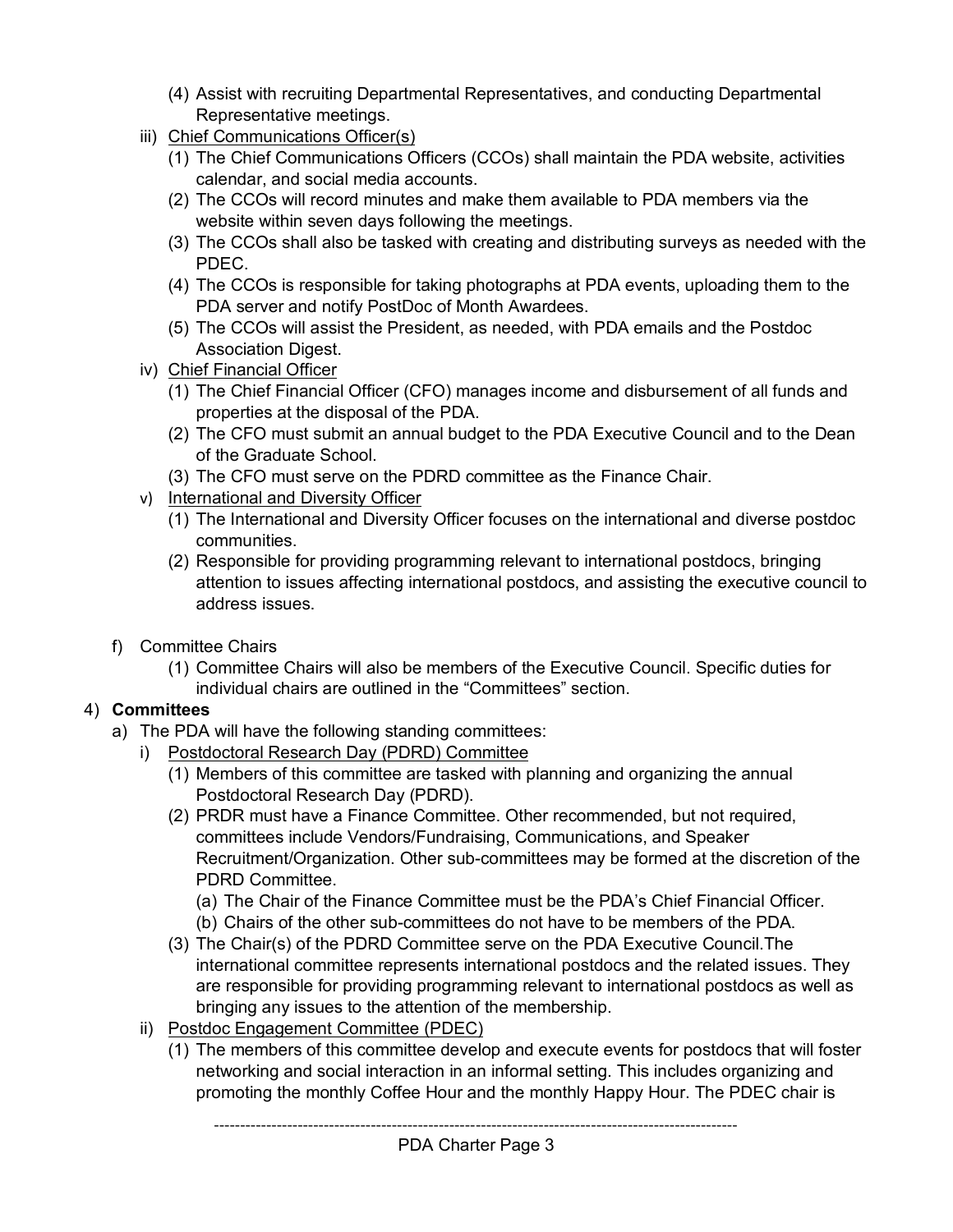responsible for taking photographs at Coffee Hour and sending them to the CCOs to post on social media.

- (2) The Chair(s) of PDEC serve on the PDA Executive Council.
- iii) Travel Awards Committee
	- (1) The PDA Travel Awards Committee oversees and provides travel awards to postdocs to defray travel and lodging costs associated with conference or workshop attendance. The purpose of the award is to encourage postdocs to attend and participate in conferences as part of their professional development and for networking opportunities. Winners are selected on a points-based system developed by the committee and CU Denver/Anschutz faculty judges.
- (2) The Chair(s) of the Travel Awards Committee serve on the PDA Executive Council.
- iv) Community Outreach Committee
	- (1) One of the goals of the PDA is to engage with the community surrounding the two campuses. This committee will organize outreach programs and other events to promote interaction with the Denver and Aurora communities-at-large (i.e., Turtle Project, Young Hands in Science).
	- (2) This committee will also be on the executive board of the "Young Hands in Science" outreach program.
	- (3) Chair(s) of the Community Outreach Committee serve on the PDA Executive Council.
- v) Seminar Series Committee
	- (1) The Seminar Series Committee will host a monthly Postdoc Seminar Series to provide postdocs with opportunities to practice their public speaking and receive feedback. The Seminar Series Committee is responsible for maintaining a professional relationship with sponsors (i.e., Promega), tracking feedback for speakers, select best speaker based on audience feedback, recruiting speakers, reserving rooms, ordering food, advertising, taking photos at the seminar to send to the CCOs for social media, and other activities related to the organizing seminar series.
	- (2) Chair(s) of the Seminar Series Committee serve on the PDA Executive Council.
- b) *Ad hoc* committees can be formed by the President with recommendation by the membership as needed and dissolved once the task is complete.
	- i) Postdocs who are not executive council members may propose and chair any ad hoc committee
- c) Chairs
	- i) Each committee will have at least one committee chair. Committees may have up to three co-chairs.
	- ii) Chairs for each committee are elected in June along with Executive Officers and will serve on the Executive Council.
	- iii) Chairs must be either full or affiliate members of the PDA.
	- iv) Chairs are responsible for organizing the committee, holding committee meetings as needed, and reporting committee activities to the membership and to the Executive Council.
	- v) Chairs are responsible for distribution of all committee-related correspondence, including emails sent to the postdoc listserv, promotional flyers, and updating the PDA Events Calendar.
	- vi) A member is allowed to Chair multiple committees.

#### 5) **Departmental and Divisional Representatives**

a) Representatives must be members of the PDA.

----------------------------------------------------------------------------------------------------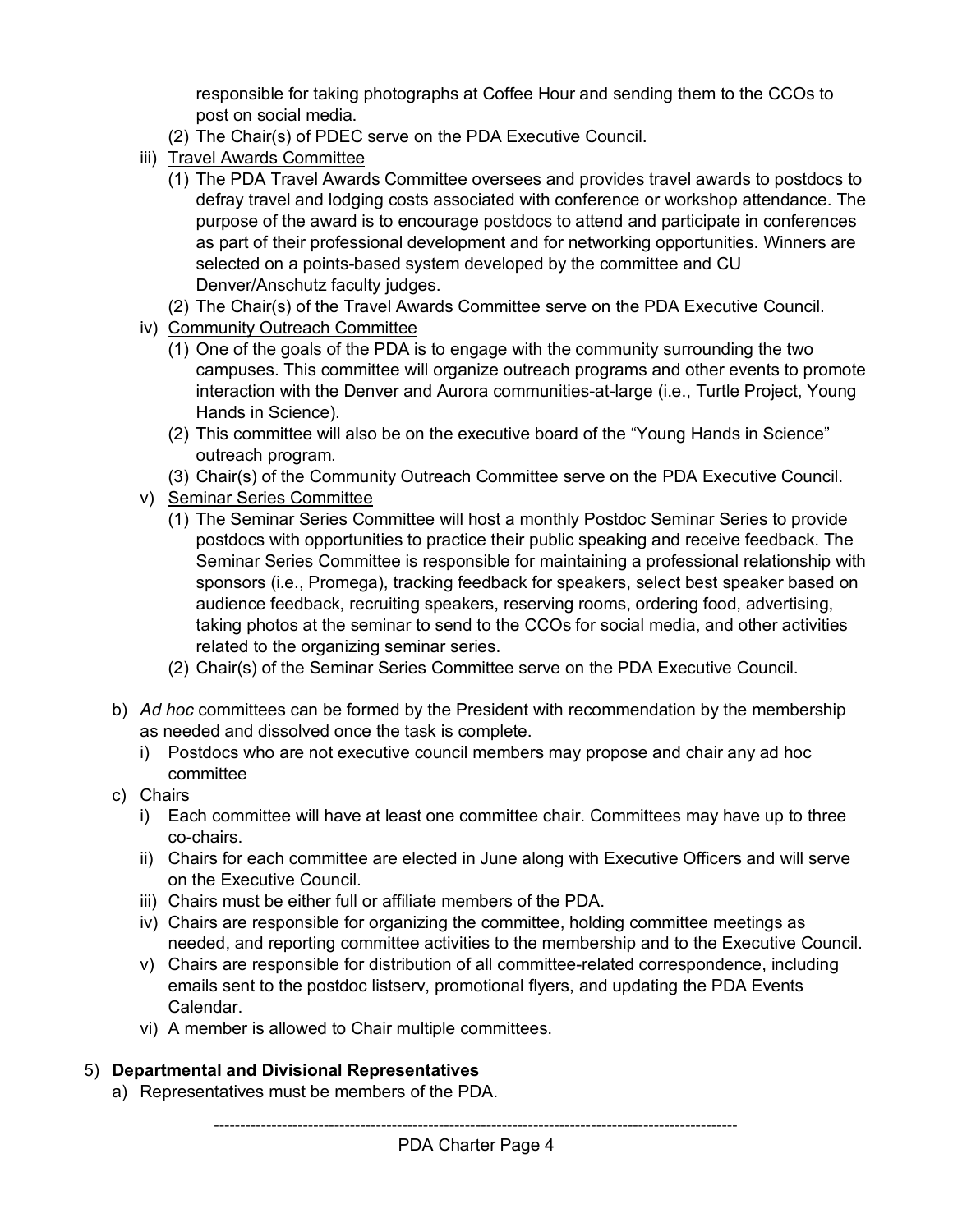- b) Representatives are expected to attend all Representative Meetings.
	- i) Representatives are encouraged to solicit an alternate from their department to attend the meeting, if unable to attend.
	- ii) Representative meetings will be held at least once a year or as needed by the President or Postdoc Engagement Committee (PDEC) Chair(s).
- c) Each department or division will determine their own method of electing or nominating representatives to the PDA.
- d) Each department or division is allowed one representative for every 10 postdocs within that department or division. Departments/divisions with less than 5 postdocs will be represented by broader categories, such as Department of Medicine or School of Engineering.
- e) Representatives will be solicited by the President and/or Vice President in January or as needed each year. The term for each representative is one year, with no limit on number of terms served.
- f) Representatives are tasked with disseminating information from the PDA to their department or division (via email, flyer postings, word-of-mouth, etc.), welcoming new postdocs in their department/division, and relaying concerns/comments from their postdoc back to the PDA.
- g) When representatives finish their positions as postdocs at the university or no longer wish to serve as a representative for any reason, it is their duty to inform the President of their departure so a replacement may be found.

#### 6) **Faculty/Staff Advisor**

- a) The PDA executive council will appoint a Faculty or Staff Advisor with a majority vote among executive council.
- b) The Advisor is tasked with providing long-term stability and oversight to the PDA, as well as acting as an advocate on behalf of the PDA to University officials.
- c) The Faculty/Staff Advisor should regularly attend PDA Executive Council meetings, and should attend at least the initial PDRD planning committee meetings.
- d) Advise the PDA in the development of professional and community programming within the purview of their mission and goals.
- e) Assist with large-scale PDA events and any communication efforts with University administrator(s), staff and greater community.

#### 7) **Meetings**

- a) Meetings for all members of the PDA will occur every month or more often if needed.
- b) Executive Council Meetings or Committee Meetings may occur on an *ad hoc* basis.
- c) Meetings will be conducted using Robert's Rules of Order (introduce, change a motion, adopt, and adjourn).
- d) Executive Council officers, committee chairs, and are required to attend all meetings. Absences must be reported to the President prior to the start of the meeting.
- e) Departmental representative meetings will be held at least at least once per year.
- f) Meetings are open to all members of the PDA.
- g) Non-members may be invited to attend meetings at the discretion of the Executive Council. Invitations will be sent out by the President.

#### 8) **Voting**

- a) All members of the PDA present at the meeting will be eligible to vote.
- b) Quorum will be had if 2/3 of the Executive Council is present.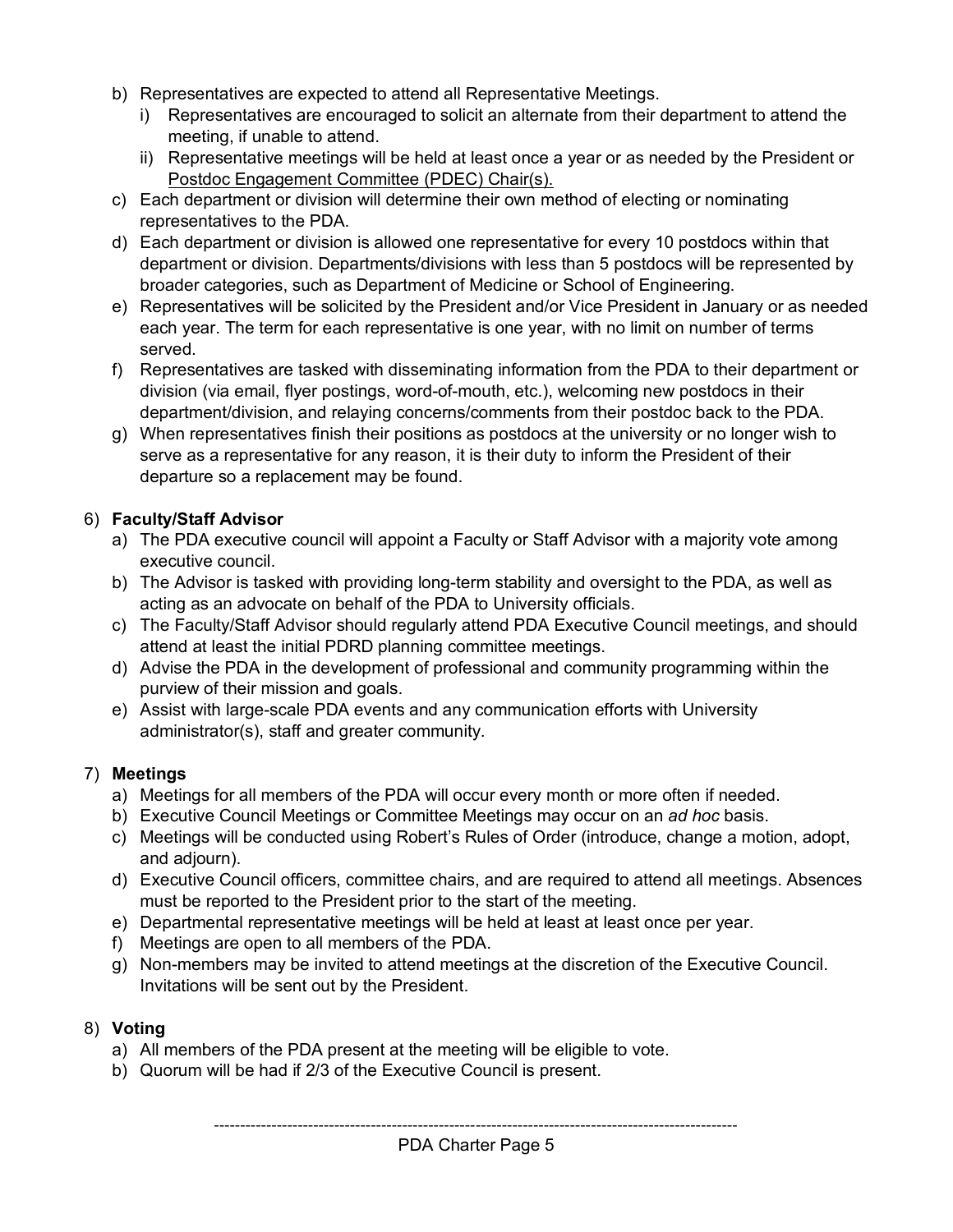- c) Voting can only occur at scheduled meetings with at least seven calendar days advance notice of a vote.
	- i) Exception to this rule only applies when the membership deems an issue to be of great enough importance to solicit votes from the entire membership and not only those in attendance of a meeting. These votes will be held electronically.
- d) Motions will pass with a simple majority.

## 9) **Collaborations**

- a) The PDA shall increase awareness and interaction with other organizations by forming collaborations for networking and social events, where applicable, if these events serve to foster and strengthen the mission of the PDA.
- b) Co-sponsorship of events
	- i) A formal process is required from other organizations, when funds are requested. This should include the following: (1) what is the need, (2) how does this directly impact the PDA, (3) who is impacted by this collaboration.
	- ii) For disbursement of funds, the Executive Council must vote and approve it.
	- iii) A formal report is required within 1 week after the event and must include (1) attendance at the event and (2) a breakdown on how the money was spent.

### 10) **Review**

- a) The PDA shall review the Charter at least annually to ensure that it remains current.
- b) The President will announce the review period to Executive Council members to allow input from all members.
- c) Proposed changes to the Charter can be made at any time following discussion at a regularly scheduled committee meeting pending the vote of the PDA membership.
- d) Proposed changes should be submitted to the President and presented for discussion at the next scheduled PDA meeting.
- e) All proposed changes will be discussed and approved by a majority vote of the PDA members in attendance.
- f) If possible, a Town Hall meeting should be called prior to voting on the new charter to allow all full members of the PDA input on revisions.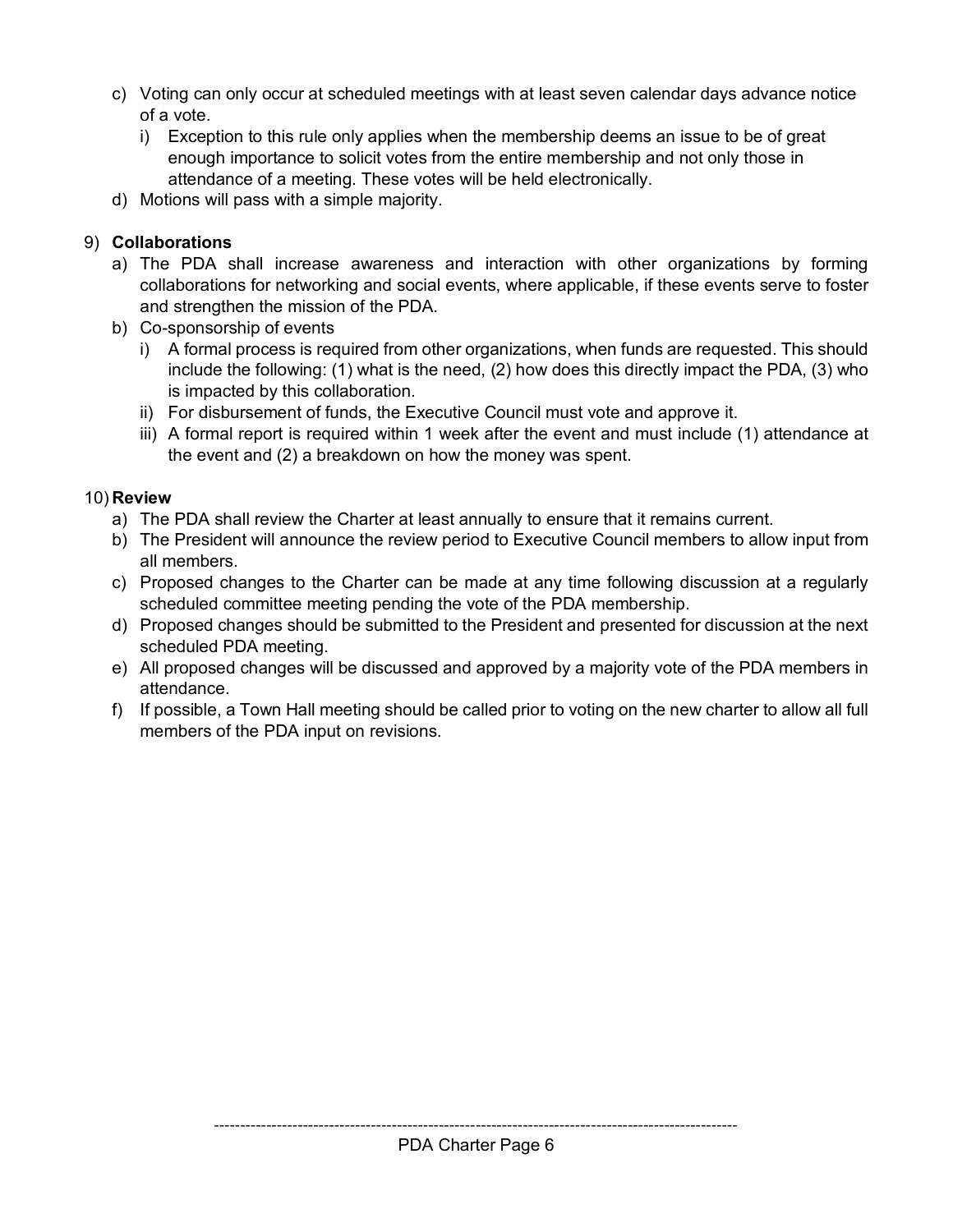## **PDA Organizational Structure**